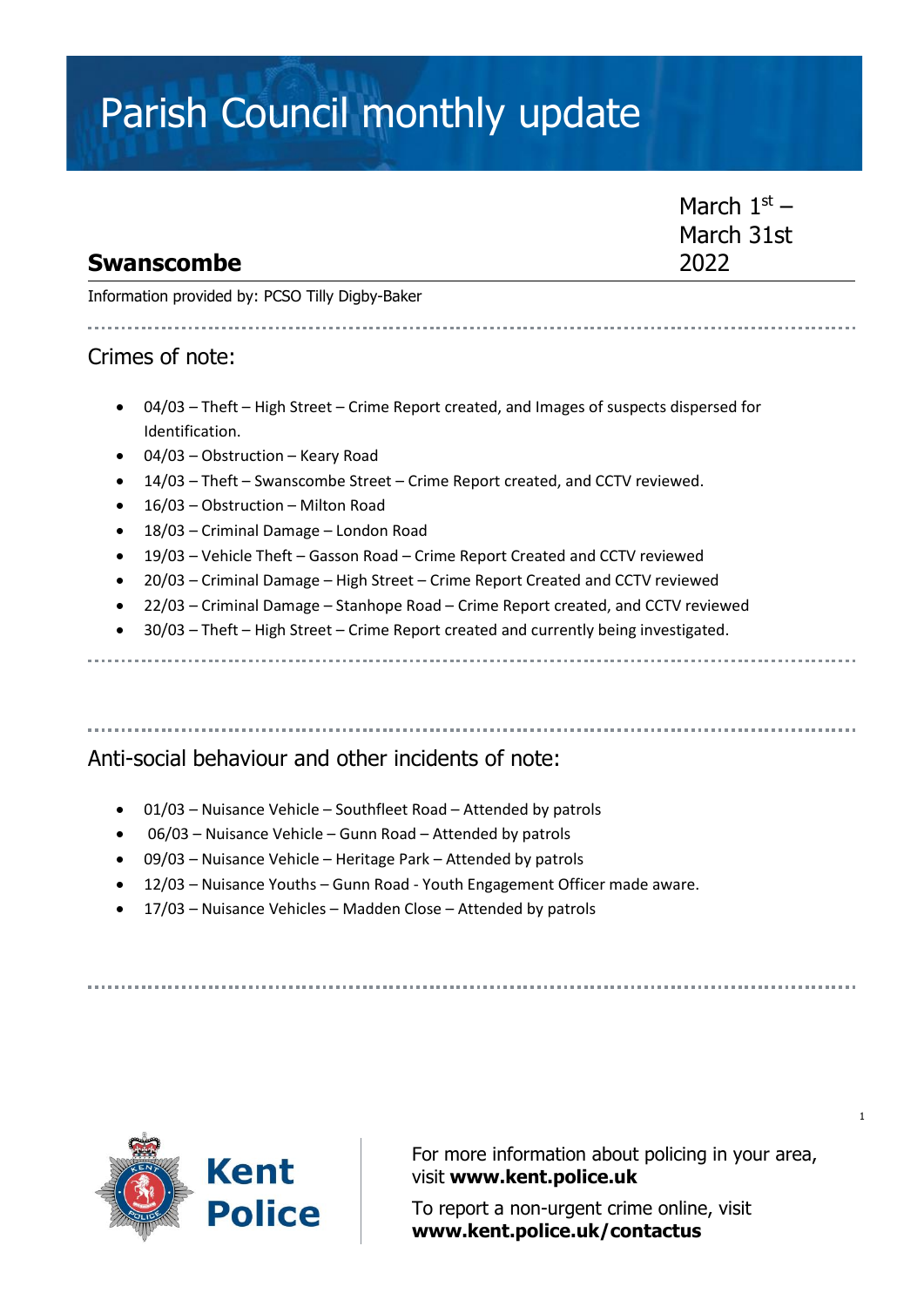# Parish Council monthly update

### Items of good work:

- 18/03 Community Engagement at the community café on Church Road
- 21/03 Found Stolen Vehicle Mitchell Walk Stolen Vehicle located and recovered
- 21/03 Found Stolen Vehicle Leonard Avenue Stolen Vehicle located and recovered
- Ongoing throughout the month High Visibility Patrols of Heritage Park to monitor nuisance vehicles
- Ongoing throughout the month- High Visibility Patrols of the garages next to Irvin Walk to monitor ASB and nuisance vehicles
- 31/03 Traffic Offence Rider Identified
- Ongoing throughout the month High Visibility Patrols of Keary Road and Munford Drive around drop off and pick up times

#### Scam awareness:

- A Never Assume a caller, email or text is genuine.
- B Never Believe a caller, email or text is genuine.
- C Always Confirm by contacting a trusted number or team like Action Fraud, a family

member, friend or your bank's fraud department to check if it's genuine.

You have a pending Tax Refund of 265,84GBP from HMRC. To proceed your application please complete your form via hmrc.gov.signin-uk.com



For more information about policing in your area, visit **[www.kent.police.uk](http://www.kent.police.uk/)**

To report a non-urgent crime online, visit **www.kent.police.uk/contactus**